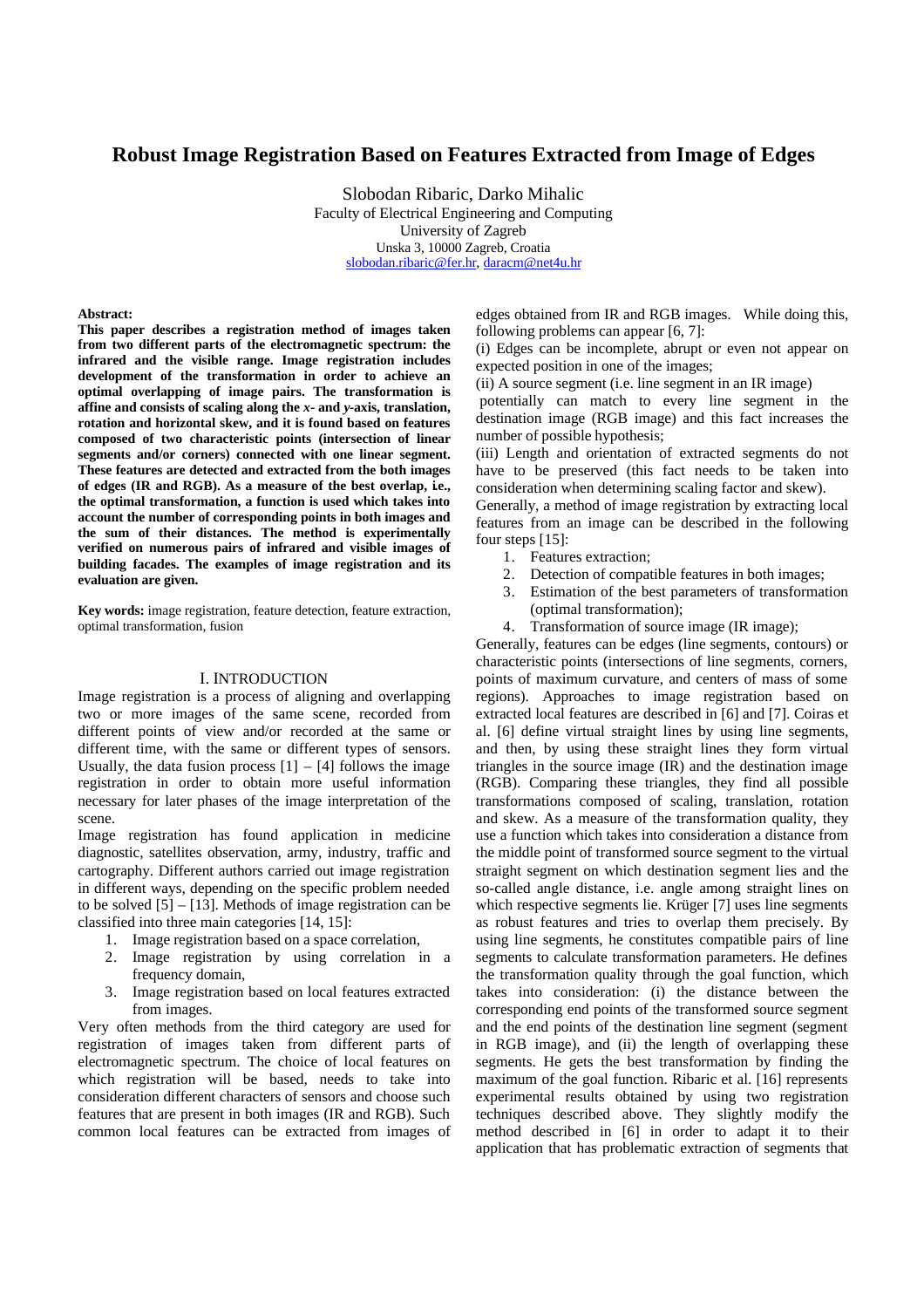form triangles. They form triangles in such a way that every line segment joins virtual point  $p_3$  which is not collinear with the start point  $(p_1)$  and end point  $(p_2)$  of this segment. In such a way, they get a virtual triangle defined with points  $p_1$ ,  $p_2$ and  $p_3$ . Further procedure of the registration is the same as in Coiras's work. Since virtual triangles are formed by the third virtual point, they lose information about skew in the transformation.

This paper describes the robust image registration of facades that is based upon a set of local features formed by two characteristic points connected with one line segment (we call them combined features; Fig. 1). Characteristic points are defined as intersections of line segments and/or corners. Registration outcome is used as the grounds for fusion of information necessary for contactless diagnostic thermal isolation of facades of building.

## II. FEATURE EXTRACTION

Inputs in registration procedure represent pair of images. One is low resolution IR image (wave length  $7.5 - 13\mu$ m, 320 x 240 pixels); the other is high resolution RGB image (3264 x 2448 pixels). Images of edges [17, 18] of both images (IR and RGB) are used as a source of the local features. Before using the edge operator, RGB image is reduced by bilinear interpolation function on dimensions of IR image (320 x 240 pixels). Images of edges are obtained by applying the Canny operator [19, 20], and then filtrated by (line) size filter to reduce number of hypothesis about compatible features. It is experimentally determined that the best results are gained if we use size filter of dimension  $n = 16$  pixels. Figures 2 and 3 show the images of edges (RGB image) before and after size filtering. Next, in the images of edges characteristic points were located: intersections line segments and corners. Afterwards, all pairs of characteristic points connected with one line segment were extracted (Fig. 1), and they form the set of combined features, which we use for finding compatible combined features.



Fig. 1. Combined features: a) A line segment connects intersections of line segments, b) A line segment connects intersections of line segments with a corner, c) A line segment connects two corners.



**Fig. 2.** A non-filtered image of edges



**Fig. 3**. A filtered image of edges

# III. FINDING COMPATIBLE FEATURES

We use pairs of compatible combined features for determining all transformation parameters and we find them by using the following algorithm:

- 1. Form a set of combined features of IR image of edges (source) and a set of combined features of RGB images of edges (destination). Every combined feature has the following attributes: coordinates of the start point, coordinates of the end point (i.e., coordinates of the characteristic points), length of the line segment which connects the start and end point, and orientation of the line segment.
- 2. Select the first combined features in the source image.
- 3. Proclaim the start point of this combined feature (either the ending left or the first top point of the line segment which connects a pair of characteristic points, depending on the orientation of the line segment) to be the center of the square with side length *d* pixels.
- 4. Define the same square, with the same coordinates in the destination image.
- 5. Inside this square, in the destination image, find the start point of the combined feature which will fulfill the criterion of compatibility (called this combined feature the *compatible feature*).
- 6. When the compatible feature is found in the destination image, this feature is paired with the combined feature from the source image (feature from Step 1.) and this pair of combined features is proclaimed as a pair of compatible features. Such a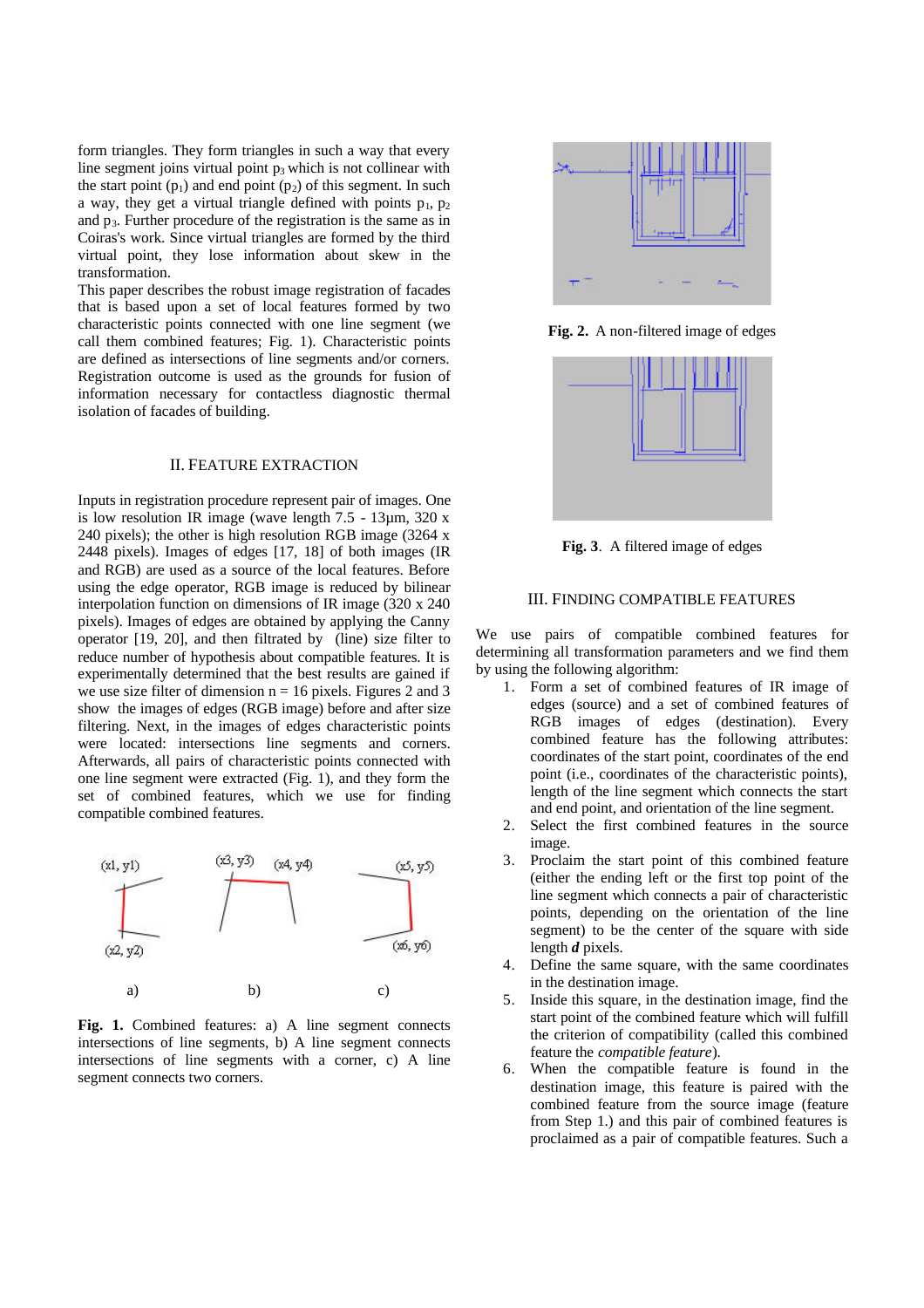pair is a basis for the hypothesis generation about one of the possible transformations.

- 7. Go back to Step 5 and find the next combined feature (if it exists) in the square in the destination image;
- 8. Repeat Steps 5 7 until scanning all start points of the combined features in the square in the destination image.
- 9. Select next combined feature in the source image and repeat Steps  $3 - 8$ .
- 10. Stop if there are no more combined features in the source image.

From the above algorithm it is obvious that one combined feature from the source image can have more compatible features in the destination image, and vice – versa.

For available database of images, the parameter  $d = 60$  pixels is experimentally determined.

Two combined features (one from the IR image of edges and the other from the RGB image of edges) are compatible if the following conditions are fulfilled:

1. Start points coordinates of both features are situated inside the same square defined in both images,

2. Length ratio of the line segments of these features: 0.8  $\langle l/l' \rangle$  < 1. 35, where *l* is the length of the line segment in the source image and *l'* is the length of the line segment in the destination image,

3. The angle f that form these two line segments is less than 5°.

# IV. OPTIMAL TRANSFORMATION

The procedure of finding optimal transformation begins with calculation of all possible transformations, i.e. all possible quintets of transformation parameters  $(S_x, S_y$  - scaling, f rotation,  $t_x$ ,  $t_y$  – translations,  $S_k$  - skew). This starting transformation set is calculated on the basis of the pairs of compatible features. The scaling factors along *x*- and *y*-axis  $(S_x \text{ and } S_y, \text{ respectively})$  are determined on the basis of the compatible line segments ratio as follows:  $S = l / l'$ , where *S* is either  $S_x$  or  $S_y$ , depending on whether we calculate ratio of horizontal or vertical line segments, respectively. For an arbitrary orientation of the line segments, the ratios of their corresponding projections on  $y$ - and  $x$ -axis determine  $S_x$  and S<sub>y</sub>, respectively.

Translations  $t_x$  and  $t_y$  can be calculated in the following way:

$$
t_x = S_x \cdot (x'-x) \qquad \text{and} \qquad t_y = S_y \cdot (y'-y) \,,
$$

where (*x, y*) are start point coordinates of compatible line segment from the IR image, and (*x', y'*) are start point coordinates of compatible line segment from the RGB image.

The skew factor is determined as follows:  $S_k = (x'-x)/y$ .

To calculate an angle f , for two line segments with no common points, first translate one of them until is reached matching in one point (Fig. 4), and then calculate the angle between them as follows:



**Fig. 4.** Angle between two line segments

By calculation of transformation parameters  $t_x$ ,  $t_y$ ,  $S_x$ ,  $S_y$ ,  $S_k$ and f for all pairs of compatible line segments, the starting set of all possible transformations is obtained. Whence we deal with image registration from two different spectral bands, with regard to problems noticed in introduction, an extra adjusting of transformation parameters is needed. We perform extra adjusting of these parameters so that from the starting set of all transformations we select the top ten transformations according to criterion of overlapping quality (criterion of overlapping quality is described in detail in Section V). Afterwards, we vary transformation parameters in some narrow range around the starting values until we achieve the best overlapping of characteristic points in both images. We vary translation parameters for  $\pm$  20 pixels around starting values in steps by 4 pixels. Scaling parameters varying for  $\pm$  0, 05 around starting values with step of 0, 01. Angle f varies around starting values for  $\pm$  3,6° with steps of 0,3° and skew we alternate from – 2,4 to  $+2,4$  around starting values in steps of 0,2. The abovementioned parameters are determined experimentally. Thereafter, the best transformation parameters are obtained  $(S_x, S_y, S_k, t_x, t_y, t_x)$  and f ) regarding to criterion of overlapping quality. Hereby, finding of best parameters is done and the found transformation is considered as the optimal transformation. We transform source image according to founding parameters of the optimal transformation.

#### V. CRITERION OF OVERLAPPING QUALITY

If we apply affine transformation on a point  $A(x, y)$  from the IR image, with known transformation parameters  $S_x$ ,  $S_y$ ,  $S_k$ ,  $t_x$ ,  $t_y$  and f, the point A  $(x, y)$  will map into point A'  $(x', y')$  in the RGB image:

$$
A'=M\cdot A\,,
$$

where M is the affine transformation given by:

|  |  |  |  | $M = \begin{bmatrix} m_0 & m_1 & m_2 \\ m_3 & m_4 & m_5 \\ 0 & 0 & 1 \end{bmatrix} = \begin{bmatrix} 1 & 0 & t_x \\ 0 & 1 & t_y \\ 0 & 0 & 1 \end{bmatrix} \begin{bmatrix} \cos \textbf{j} & -\sin \textbf{j} & 0 \\ \sin \textbf{j} & \cos \textbf{j} & 0 \\ 0 & 0 & 1 \end{bmatrix} \begin{bmatrix} 1 & S_k & 0 \\ 0 & 1 & 0 \\ 0 & 0 & 1 \end{bmatrix} \begin{bmatrix} S_x & 0 & 0 \\ 0 & S_y & 0 \\ 0 & 0 & 1 \end{bmatrix}$ |  |  |  |  |
|--|--|--|--|----------------------------------------------------------------------------------------------------------------------------------------------------------------------------------------------------------------------------------------------------------------------------------------------------------------------------------------------------------------------------------------------------------------------------------|--|--|--|--|
|  |  |  |  |                                                                                                                                                                                                                                                                                                                                                                                                                                  |  |  |  |  |
|  |  |  |  |                                                                                                                                                                                                                                                                                                                                                                                                                                  |  |  |  |  |

The overlapping quality is evaluated as follows. For every transformation from the transformation set:

1. Transform the all characteristic points (start and end points of compatible feature) from the IR image of edges to the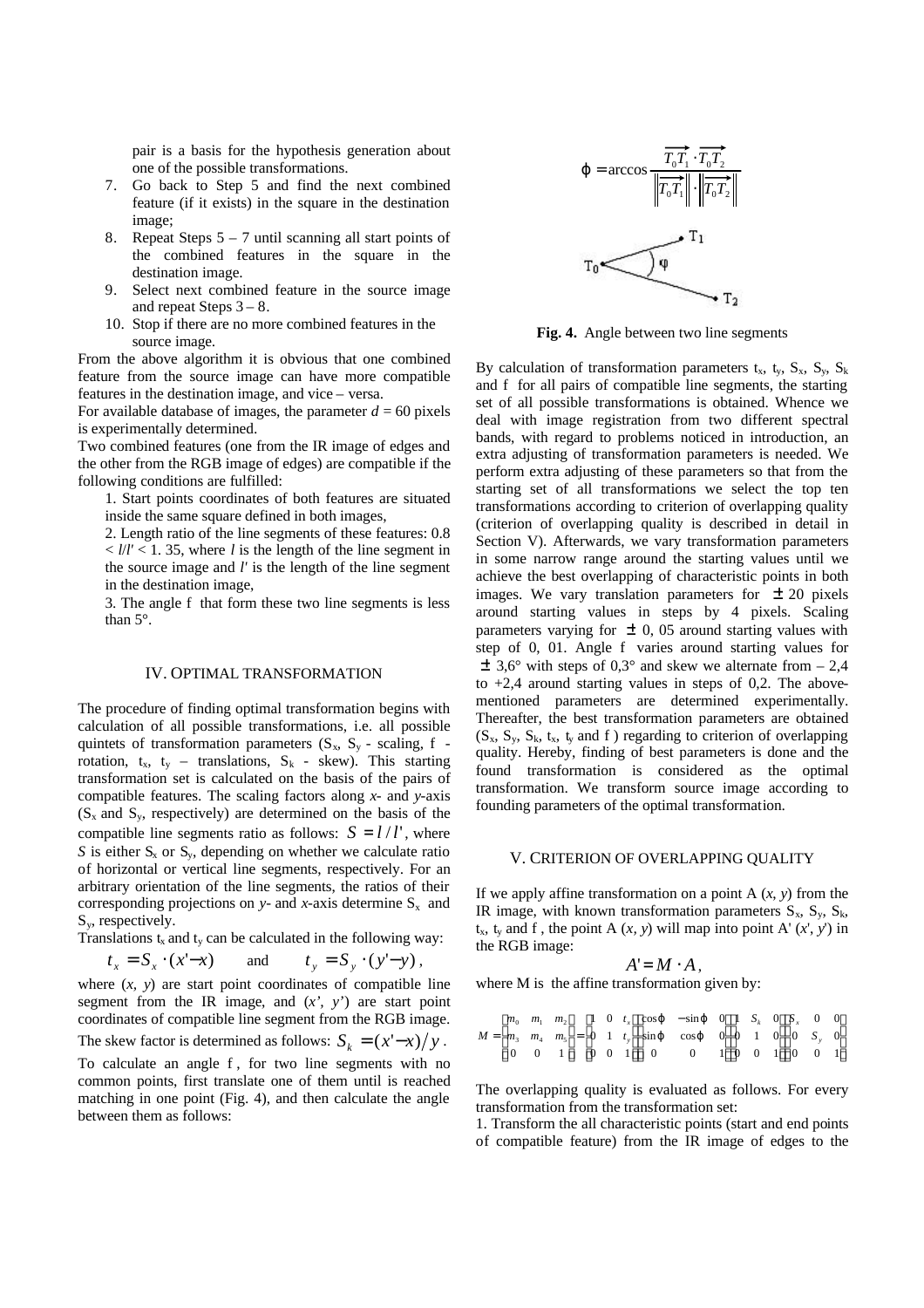RGB image of edges, by using the corresponding affine transformation *M*,

2. Compare positions of these transformed points with positions of the points in the RGB image of edges.

3. If the distances 
$$
d_x = |x - x'|
$$
 and  $d_y = |y - y'|$  are such that  $d_x \le k$  and  $d_y \le k$  then proclaim these two points to be a

pair of correspondent points. The parameter  $k = 5$  is determined experimentally.

4. The criterion of overlapping is based on the total number of such correspondent points for the transformation - the transformation that gives the largest total number of correspondent points is the *best transformation.*

Moreover, in case when two different transformations have the same (largest) total number of correspondent points, we have to apply addition criterion which takes into consideration the total sum of distances of correspondent points for the transformation.

More formally, the above process can be described as follows:

*i*

1

A total sum of correspondent points  $N_{CP} = \sum_{i=1}^{n}$  $N_{CP} = \sum a_i$ , where

$$
a = \begin{cases} 1 \text{ also } d_x \le k \text{ i } d_y \le k \\ 0 \text{ also } d_x > k \text{ i } d_y > k \end{cases} \text{ and}
$$

 $n = \min ( N_{IR}, N_{RGR})$ ;

 $N_{IR}$  – A total number of characteristic points in the IR image of edges,

 $N_{RGB}$  – A total number of characteristic points in the RGB image of edges.

In case when two or more transformations from the set of possible transformations have the same (largest) total number of correspondent points, calculate for every such

transformation: 
$$
Q^{j} = \sum_{i=1}^{N_{CP}} (d_{x_i} + d_{y_i})
$$
, where  $j = 1, 2,...$ ,

m; m is a number of transformations that give the same (largest) total number of correspondent points and select the transformation with index *w* for which is

$$
Q^w = \min_{i \in 1, 2, \dots m} Q^i.
$$

### VI. EXPERIMENTAL RESULTS

The registration method is verified on more than 60 pairs IR - RGB images and it confirms efficiency and robustness. Figure 5 illustrates the phases of the image registration.

Figure 6 shows the overlapped transformed IR image and RGB image.

Experimental results for efficiency in terms of running time and number of generated hypothesis are listed in Table 1. The number of generated hypothesis depends on initially adjusted parameters of image processing and on the nature of images. It reaches from ten in the simplest cases to hundred hypotheses for much demanding cases. Depending on initially adjusted parameters of processing, image processing takes about 4 seconds and finding optimal transform takes additional few hundreds of millisecond to few seconds in the most demanding cases (personal computer based on Atlon 1.3 GHz processor, 256 MB RAM memory).

**Table 1.** Number of generated hypotheses and execution time for the optimal transformation estimation (for 10 pairs of facade images)

| Image<br>of    | Hypotheses number | Processing<br>time $[s]$ |
|----------------|-------------------|--------------------------|
| facade         |                   |                          |
|                | 18                | 1,53                     |
| $\overline{2}$ | 9                 | 0,61                     |
| $\overline{3}$ | 68                | 6,11                     |
| $\overline{4}$ | 41                | 2,38                     |
| 5              | 26                | 6,1                      |
| 6              | 31                | 1,89                     |
| 7              | 8                 | 1,15                     |
| 8              | 31                | 2,66                     |
| 9              | 77                | 5,40                     |
| 10             | 53                | 5,19                     |

#### VII. CONCLUSION

The registration method described in this paper is used for registration images taken from two spectral bands (IR and RGB range) and for solving a specific problem (registration of two images of facade). The method is based on local features consisting of two characteristic points (intersections of line segments and/or corners) connected by the line segment. A measure of quality of the transformation is based on a total number of correspondent points and a minimum total sum of distances of correspondent points in the destination image. The method was tested on more than 60 IR-RGB image pairs of facades and it has shown enough efficiency and robustness. Primarily, the described method was applied in finding mostly rectangular shapes but with a simple modification, in future, it could be applied to more complex polygonal shapes and circles.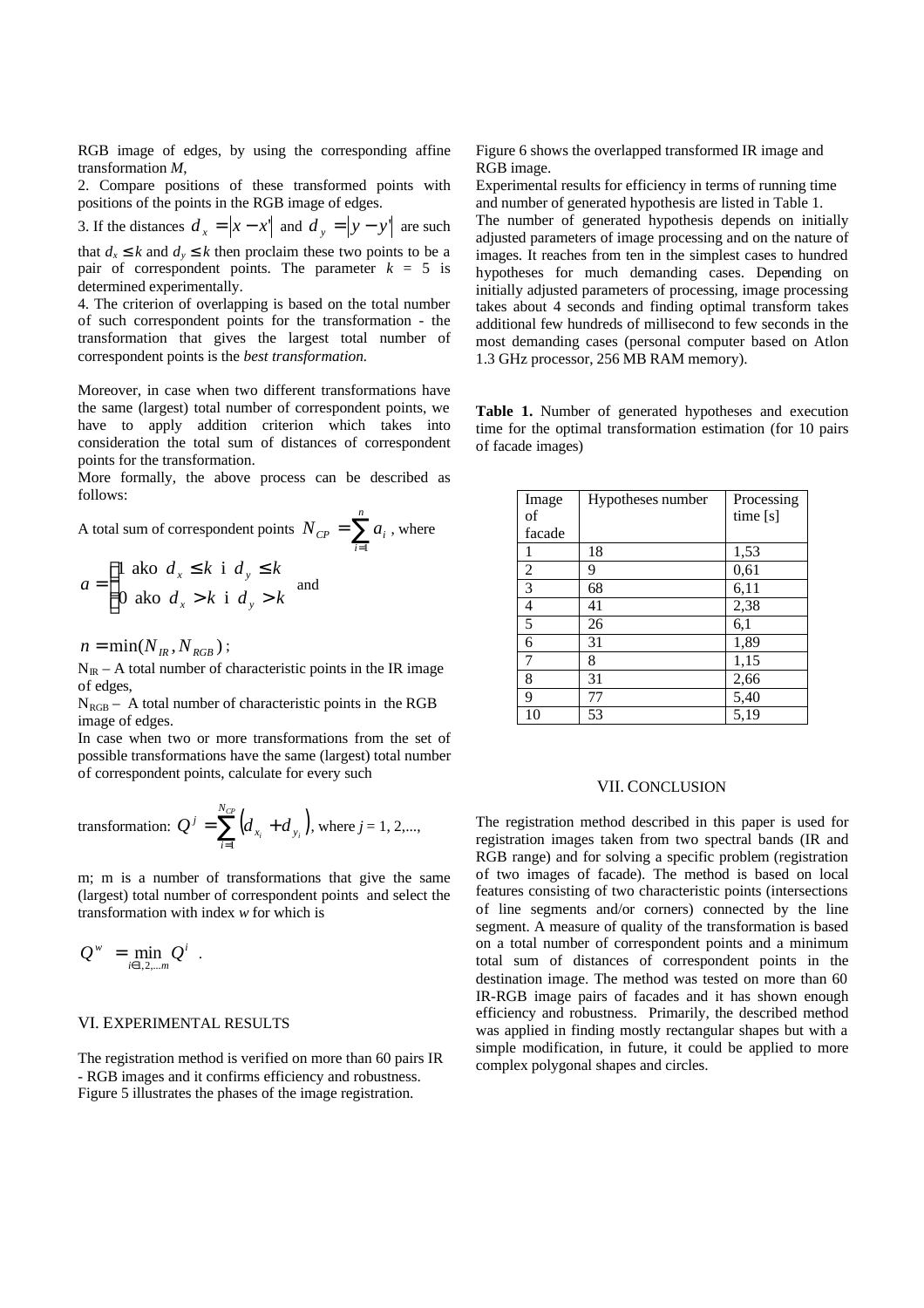

**Fig. 5.** Registration of IR – RGB pair images; a) A source IR image; b) A destination RGB image; c) Overlapped images (IR image over RGB image - before registration); d) Extracted edges from the IR image (IR image of edges); e) Extracted edges from the RGB image (RGB image of edges); f) Result of size filtering (IR image of edges); g) Result of size filtering (RGB image of edges); h) The transformation matrix M represents the best transformation; i) Extracted combined features from the IR image of edges; j) Extracted combined features from the RGB image of edges; k) Overlapped images features (after registration).